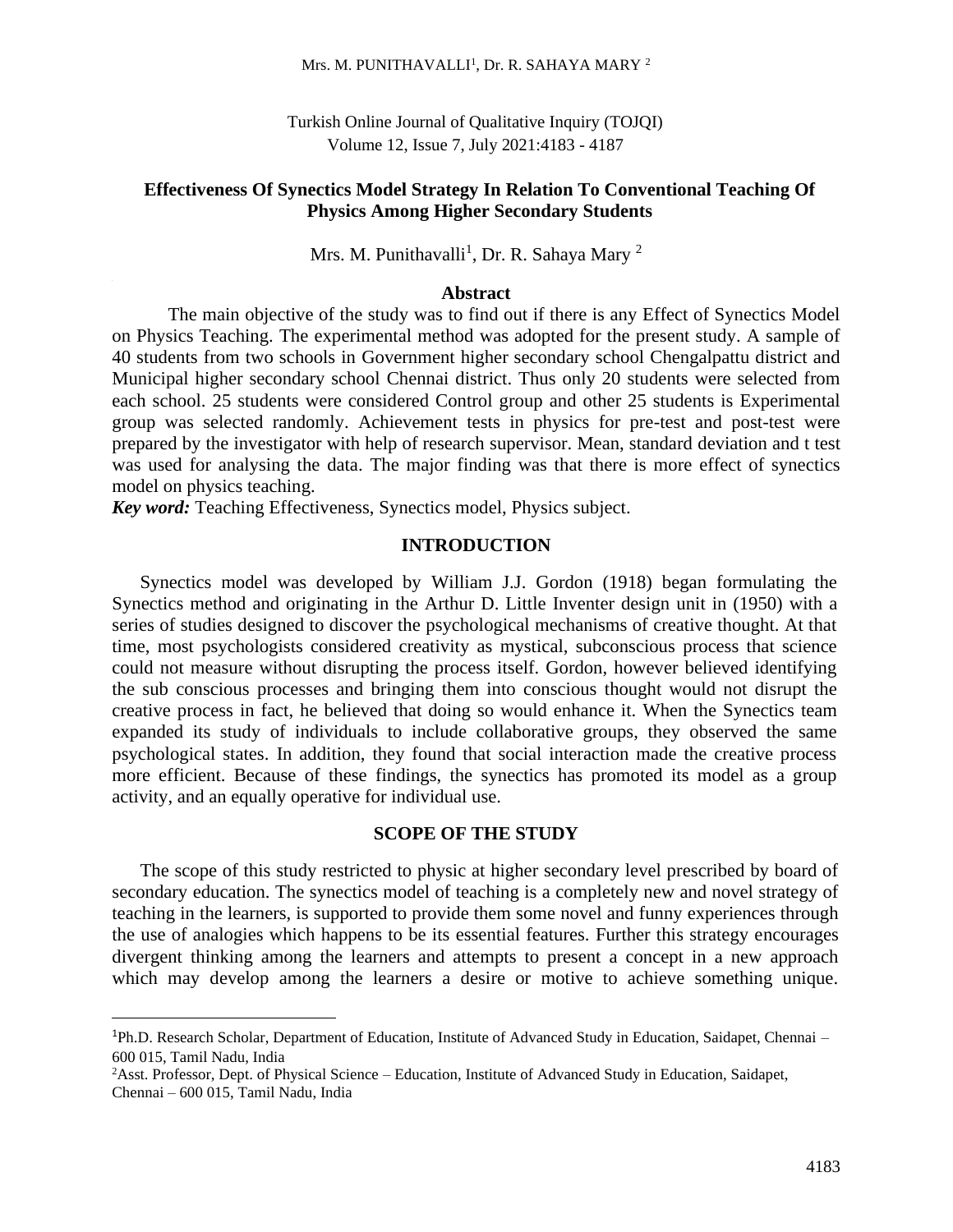#### **EFFECTIVENESS OF SYNECTICS MODEL STRATEGY IN RELATION TO CONVENTIONAL TEACHING OF PHYSICS AMONG HIGHER SECONDARY STUDENTS**

Synectics as a group activity may also develop a sense of competitiveness and a strong sense or motive to achieve among the learners by means of introducing novel analogies. This study is primarily concerned with how much that the synectics model of teaching influences the achievement in physics.

## **STATEMENT OF THE PROBLEM**

The title of the present study is *"Effectiveness of Synectics Model Strategy in Relation to Conventional Teaching of Physics among Higher Secondary Students".*

## **OBJECTIVES OF THE STUDY**

- 1. To find out the difference between the means scores of Pre-test in Physics of the Control group and Experimental group.
- 2. To find out the difference between the means scores of Post-test in Physics of the Control group and Experimental group
- 3. To find the difference between the means scores of Pre-test and Post-test in Physics of the Control group
- 4. To find the difference between the means scores of Pre-test and Post-test in Physics of the Experimental group

## **HYPOTHESES OF THE STUDY**

- 1. There is no significant difference between the means scores of Pre-test in Physics of the Control group and Experimental group.
- 2. There is no significant difference between the means scores of Post-test in physics of the Control group and Experimental group.
- 3. There is no significant difference between the means scores of Pre-test and Post-test in Physics of the Control group
- 4. There is no significant difference between the means scores of Pre-test and Post-test in Physics of the Experimental group

#### **METHODOLOGY**

#### **TOOLS USED**

The researcher has selected the following tools and used them to collect the data for this study.

- $\checkmark$  Synectics Model Strategy Technique in physics.
- $\checkmark$  An Achievement test prepared for pre-test in physic, Synectics Model of teaching and a post-test in physics

#### **RESEARCH PROCEDURE**

In the present study experimental research method was adapted for its suitability and accuracy. Two group of students namely the Experimental and Control group were taken for the study. The control group was taught through Conventional method of teaching and Synectics Method was used for teaching the Experimental group.

## **SAMPLE**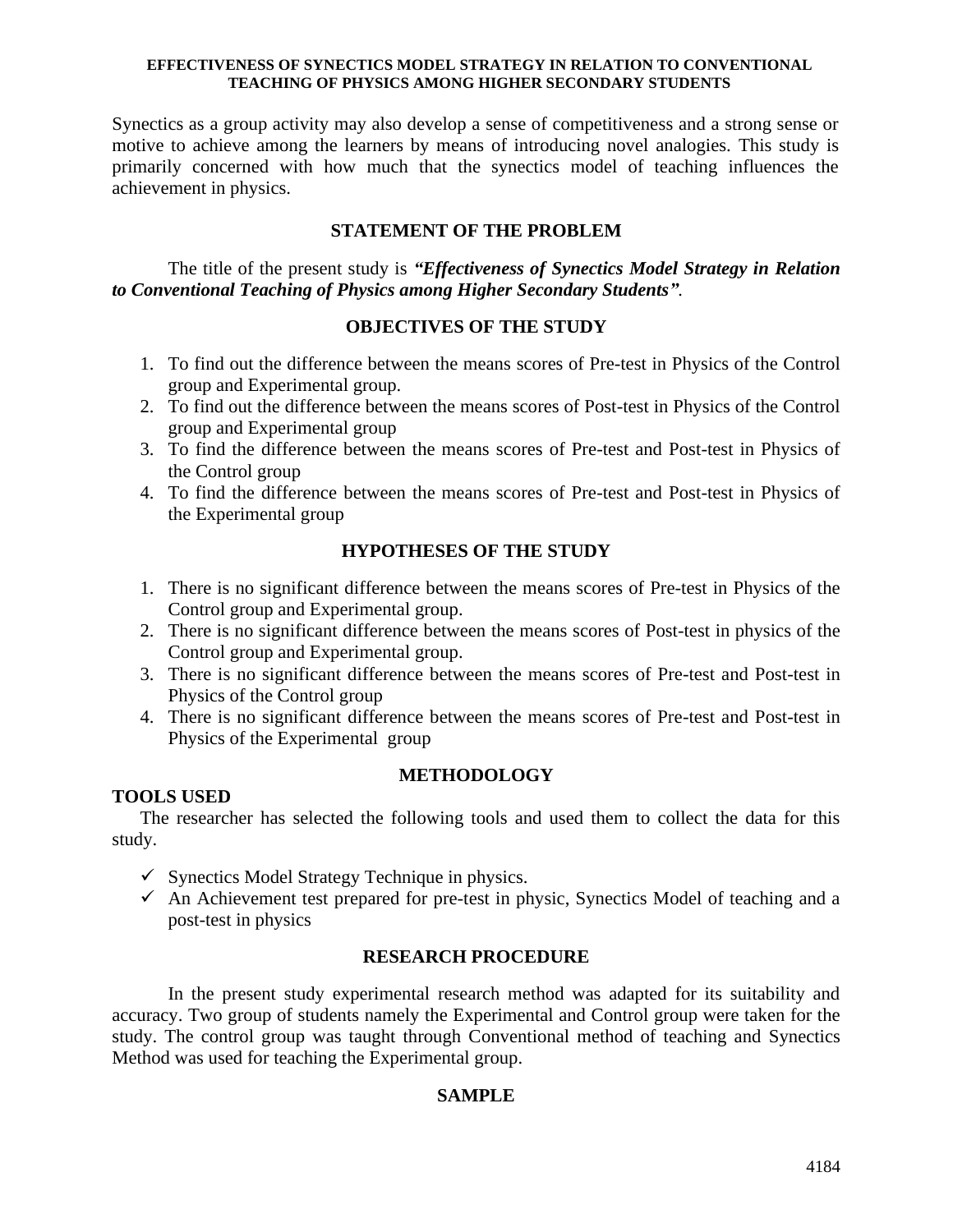The sample selected for this Experimental was selected and adopting random sampling. The 20 pupils studying XI standard in Government higher secondary school Chengalpattu district were treated as Experimental group and The 20 pupils studying XI standard in Municipal higher secondary school, Chennai district were treated as the Control group.

### **EXPERIMENTAL PROCEDURE**

To find out the difference in the Effectiveness of physic learning though Synectics Model and through conventional method, the researcher adopted the two groups Pre-test / treatment Post-test experimental design.

## **STATISTICAL TECHNIQUES**

The data obtained were analysed by using appropriate statistical techniques such as Mean, Standard Deviation, t-test.

## **ANALYSIS AND INTERPRETATION**

## **Table – 1 Mean, Standard Deviation and t-values of the Pre-test by the Experimental group and the control group.**

| Group        | <b>Mean</b> | S.D  | t - Value | L.S |  |
|--------------|-------------|------|-----------|-----|--|
| Experimental | 27.25       | 4.20 |           |     |  |
| Control      | 19.30       | 3.15 | 10.705    |     |  |

From the above table -1 present the mean of the Experimental group was 27.25 and that of the Control group was 19.30,  $t -$  value was calculated as 10.705 was significant at 0.01 level of significance of Pre-test by the Experimental group and the control group.

**Table – 2 Mean, Standard Deviation and t-values of the Post-test by the Experimental group and the control group.**

| Group        | <b>Mean</b> | S.D  | t - Value | $\mathbf{L.S}$ |  |
|--------------|-------------|------|-----------|----------------|--|
| Experimental | 53.00       | 13.4 |           |                |  |
| Control      | 39.30       | 6.20 | 6.115     | 0.01           |  |

From the above table -2 present the mean of the Experimental group was 53.00 and that of the Control group was  $39.30$ , t – value was calculated as  $6.115$  was significant at 0.01 level of significance of Post-test by the Experimental group and the Control group.

**Table – 3 Mean, Standard Deviation and t-value of the Pre – Test and Post-test taken by the Control group.**

|         | <b>Pre-Test</b> |      | Post - Test |      |           |                |
|---------|-----------------|------|-------------|------|-----------|----------------|
| Group   | <b>Mean</b>     | S.D  | <b>Mean</b> | S.D  | t - Value | $\mathbf{L.S}$ |
|         |                 |      |             |      |           |                |
| Control | 10.70           | 2.51 | 15.50       | 2.61 | 5.15      | $0.01\,$       |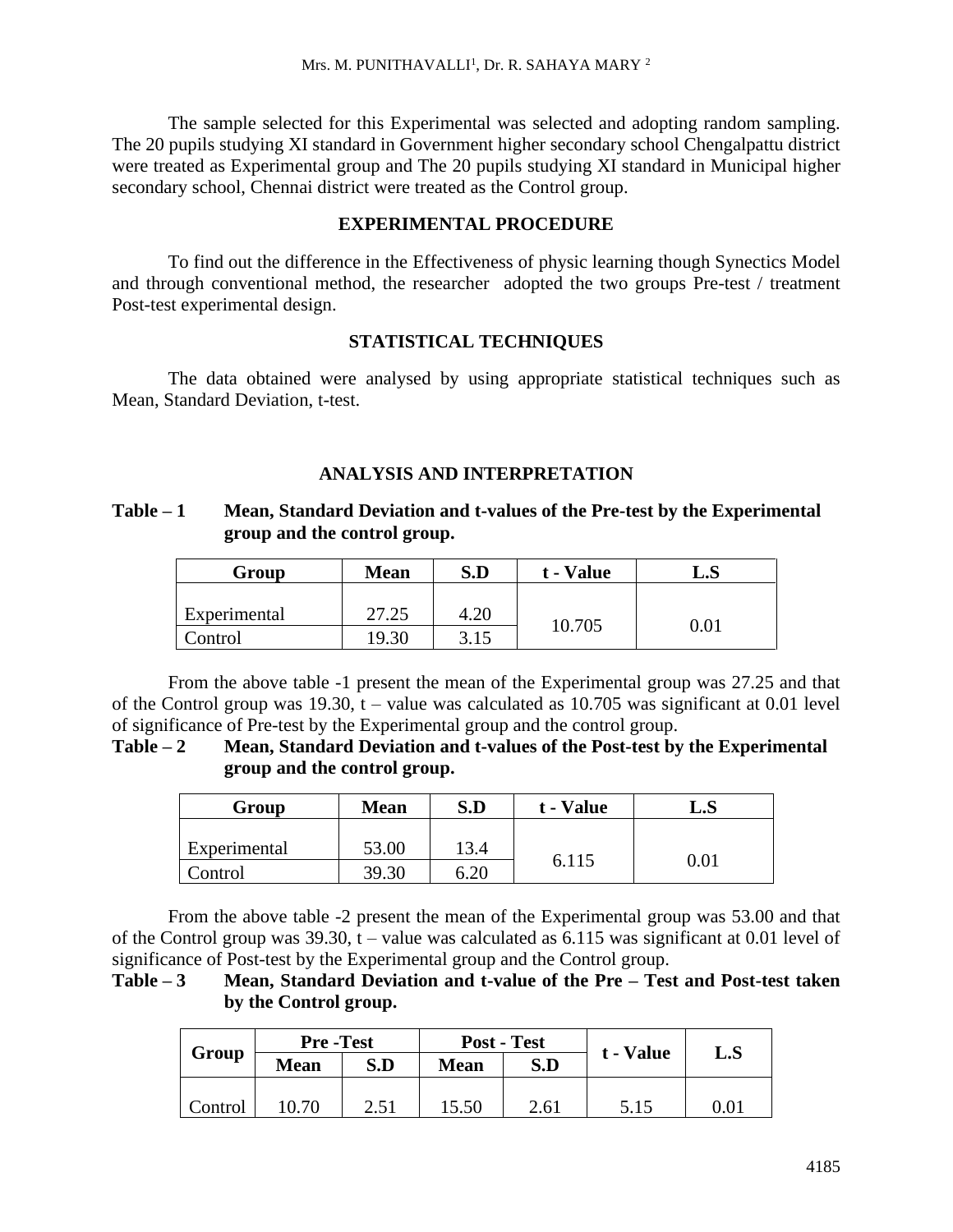#### **EFFECTIVENESS OF SYNECTICS MODEL STRATEGY IN RELATION TO CONVENTIONAL TEACHING OF PHYSICS AMONG HIGHER SECONDARY STUDENTS**

From the above table -3 present the mean of Pre – test was 10.70 and that of the post test was 15.50, while S.D was 2.51 for the pre – test and 2.61 for the post – test.  $t -$ Value was calculated as 5.15 was significant at 0.01 level of significance of Pre – Test and Post-test taken by the Control group.

## **Table – 4 Mean, Standard Deviation and t-value of the Pre – Test and Post-test taken by the Experimental Group.**

| Group        | <b>Pre</b> - Test |     | Post - Test |     |           |     |
|--------------|-------------------|-----|-------------|-----|-----------|-----|
|              | <b>Mean</b>       | S.D | <b>Mean</b> | S.D | t - Value | L.S |
|              |                   |     |             |     |           |     |
| Experimental | 2.02              | 2.6 | 19.10       | 2.8 | 8.80      |     |

From the above table -4 present the mean of Pre – test was 12.02 and that of the Post- test was 19.10, while S.D was 2.6 for the Pre – test and 2.8 for the Post – test.  $t -$ Value was calculated as 8.80 was significant at 0.01 level of significance of Pre-test and Post-test taken by the Experimental group.

## **FINDINGS**

- 1. It was found that there is significant difference between the mean scores of Pre-test in Physics taken by the Experimental group and the Control group. The Experimental group showed better improvement after the treatment.
- 2. It was found that there is significant difference between the mean scores of Post-test in Physics taken by the Experimental group and the Control group.
- 3. It was found that there is significant difference between the mean scores of the Pre-test and the Post-test in Physics of the Control group. Student do understand when taught through the conventional method but not as when taught thorough the Synectics Methods.
- 4. It was found that there is significant difference between the mean scores of the Pre-test and the Post-test in Physics of the Experimental group. Thus it can infuse that the Synectics Model is effective in bringing improvement on the Achievement of XI standards student of Physics for the Experimental group.

# **EDUCATIONAL IMPLICATION**

- ➢ It was found that the Synectics model was significantly effective with the experimental group in achieving the objective. Physics interested students should use this model in the class to make the concepts clear to the students.
- $\triangleright$  It is found that if once the concepts are clear there is no difficulty for the learner to understand the physic subject. Further the Physics teachers should be trained to use the synectics model effectively in the classroom
- ➢ Government can also arrange the programs to train and motivate the school teachers to actively prepare such models.
- $\triangleright$  Drilling and revision can be easily done.
- ➢ This model is even useful for diagnostic and remedial teaching.

# **SUGGESTIONS FOR FURTHER RESEARCH**